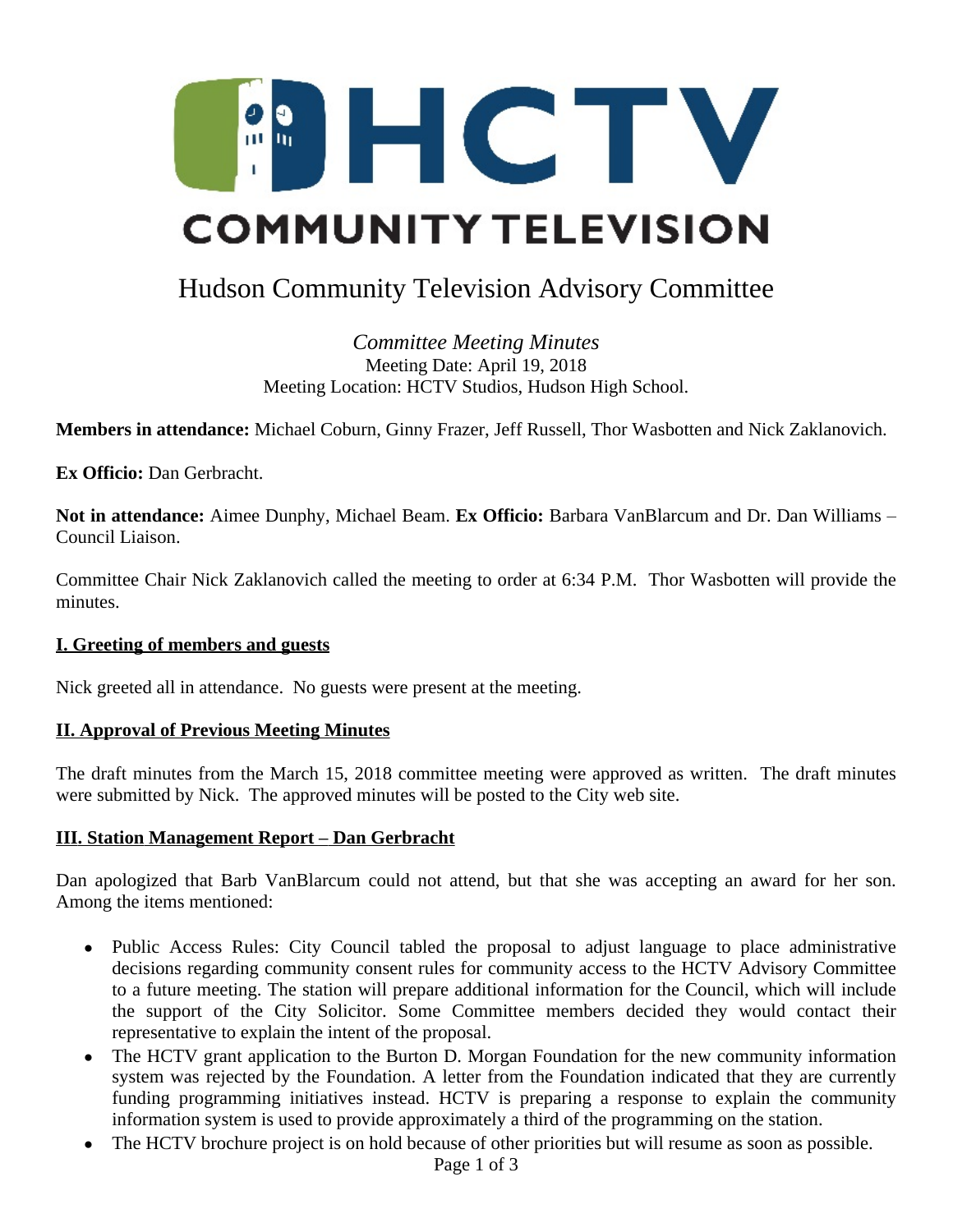- Dan traveled to the National Association of Broadcasters convention in Las Vegas on behalf of HCTV.
	- o He met with equipment vendors that work with HCTV and multiple industry professionals.
	- o The station's teleprompters need to be replaced at some point because of age so this is a good opportunity to identify equipment and to negotiate lower costs. Ginny Frazier asked if the students of Hudson High School use teleprompters (the answer was "yes"), and whether Mike Ondash, the Hudson High School Graphics Arts teacher, could write a PTO Grant in the fall to help with the cost.
	- o Dan spoke with representatives from Sony about the issues HCTV has been having with the Sony video switcher. Sony agreed to replace the switcher at no cost to HCTV.
	- o Dan met with representatives from Leightronix, which services the HCTV live stream equipment. There are multiple issues with the quality and consistency of the live stream that disrupts the experience of the end user. Leightronix is working to resolve the issues. Dan said HCTV already has changed the on-demand vendor to Vimeo (from Leightronix), and he will find an alternative to Leightronix for the live stream if these quality and consistency issues cannot be resolved.
- The May edition of "Good Day" was recorded.
- The first installment of "The Herman Show" was produced by students in the Hudson High School video production class. Hosted by Hudson School District Superintendent Phil Herman. They will soon record the second show. The students are managing the entire process of producing the show.
- The Hudson students are completing the video from the Pancake Breakfast.
- There are currently 14 students enrolled in the video production class for fall 2018, although the cap is supposed to be at 10. This shows the level of interest in the relationship between the station and the school. The station will work with the school to get it to 10.
- The Rotary Club of Hudson contacted the station to see if the station would submit a grant request for funds that the Rotary Club controls. That request will be submitted soon. This is for a grant that has been awarded annually to HCTV.
- Milward Beaudry, the executive director of Mpact (Monroe Public Access Cable Television in Monroe, Michigan), contacted the station to visit while he was in Hudson. He saw the HCTV operation, and there were discussions to air some of each station's content.
- The station is trying to produce one social media video each week for various City of Hudson operations. The most recent focused on emergency dispatchers and has become the most watched social media piece ever for HCTV (more than 11,000 views as of the meeting). Other videos include disposal of unused prescriptions, and Earth Day.
- The station is covering more meetings at Town Hall. A few of the meetings are able to be recorded automatically (without HCTV staff present). Starting in May, the station will add the Environmental Awareness Committee meetings to its auto-record schedule. The station is looking at expanding their broadcasting of meetings on channel 1022 – this is something that they are exploring with the City of Hudson.
- A family has contacted the station to express interest in launching their own public access show as a family. They are interested in producing a weekly show focused on Hudson. They have some news producing experience. Another community member mentioned he would like to produce a show about chiropractic medicine. Liz Murphy recorded a video about her new "Pictures of Hudson" book. The station produced a video for the "R U OK" program for EMS Outreach of Hudson and a video for the Rotary Club of Hudson that promoted their annual gala.
- The Hudson School District is about to begin renovations of the media center in the high school. This will move the School Board meetings to a different room (a main lecture hall), which is not wired for HCTV. Dan and Barb are working on a plan to have the new room wired, either temporarily or permanent. The cost for a permanent connection is approximately \$1,000 per camera.
- Some shows now have their own regular timeslot: